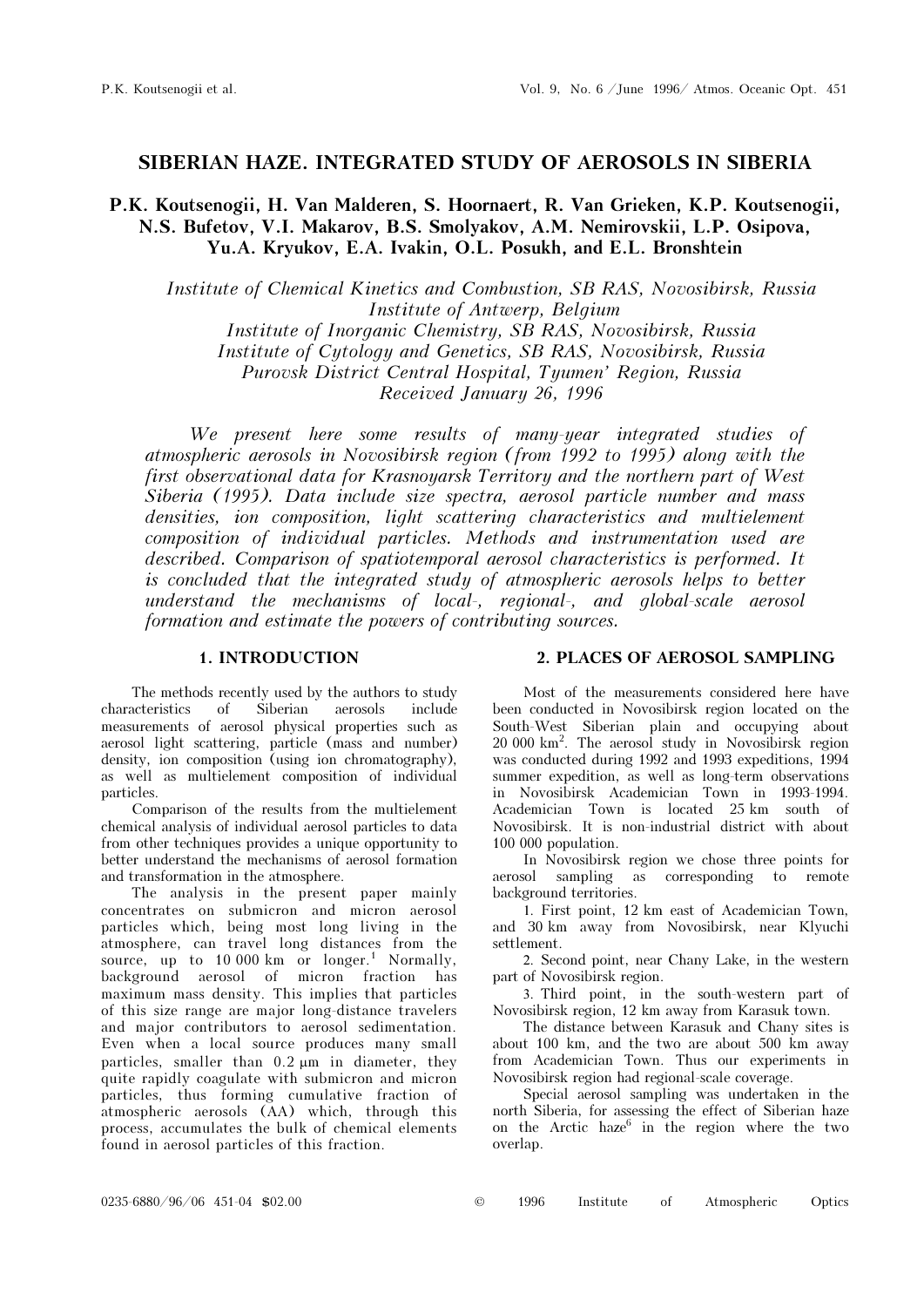Because of high costs, only several samples from north Siberia are available to us presently. So, aerosols over north Siberia were analyzed using method of determining multielement composition of individual particles, because the apparatus for aerosol sampling in that case was sufficiently simple, compact, and lightweighted.

The aerosol sampling in the north Siberia was made in March of 1995 at two points. First site was near small town Tarko-Sale (65°N, 78°E); it has about 20 000 population, small airport, and local power plants. Aerosol samples were taken between March 16 and 21, 1995, the mean ambient air temperature being around –7°C at the time of sampling.

Second site was 500 m north of small village Samburg (67°N, 78°E), devoid of any industry, located in Tundra, and having about 300 population. Sampling devices were located on a small hill about 10 m in height. The mean ambient air temperature at the time of sampling (March 21 through 27, 1995) was around  $-5$ °C.

In addition, in summer of 1995, during the study of aerosols from burning combustible forest materials, we sampled atmospheric aerosols for the period of no forest fires. Between June 4 and 14, 1995, four samplings have been done. The aerosol samples were taken in the forest of Krasnoyarsk Territory, at the Pogorel'skii Bor permanent facility of the Forest Institute, SB RAS (57°N, 93°E), located 100 km north of Krasnoyarsk.

#### 3. MEASUREMENT TECHNIQUES

Total aerosol light scattering was measured with a commercially available FAN-A nephelometer, whose readings were scaled to the total molecular light scattering by air purified from aerosol particles, the latter value being measured by the same nephelometer.

Considering the detector's sensitivity and assuming realistic size spectrum of atmospheric aerosol, this method was proved<sup>2</sup> to be capable of monitoring the changes in concentration of particles with diameters from 0.2 to 1  $\mu$ m, which covers the size range of submicron particles.

Aerosol mass density was determined from daily mass-gain of the filters of AFA–HA type, through which filtered air was pumped at a rate of 120 l/min. Additionally a series of experiments was run in which daily aerosol samples were acquired using Whatman-41 filters blown at a rate of 500 l/min.

It can be shown, based on the size spectrum of Siberian aerosols determined earlier,<sup>3</sup> that the main bulk of deposited matter on the filters is made up of particles with the diameters from  $0.2$  to  $10 \mu m$ .

Concentration of sulfates, nitrates, and chlorides in samples, intercepted by Whatman—41 or AFA–HA filter, was determined by ion chromatography. To measure multielement composition of individual particles, aerosol samples were acquired using nucleuspore filters with the pore diameter of 0.4 µm. The resulting samples were then analyzed by the electron probe X-ray micro-analysis (EPXMA) technique.<sup>4</sup>

### 4. RESULTS OF ANALYSIS AND DISCUSSION

The study has shown that in summer the aerosol characteristics well agree at all sites except for Academician Town. For instance, total aerosol light scattering, diurnal behavior of light scattering characteristics, ion composition of aerosols as measured in Klyuchi, near Chany lake, and in Karasuk town agreed within the measurement accuracy.<sup>2-5</sup> At the same time, simultaneous measurements in Klyuchi and Academician Town showed considerable disagreement despite only the 12-km separation. Comparison of the results of these simultaneous measurements from 1994 expedition, when such measurements were taken in Academician Town, Klyuchi, and near Lake Chany has shown that the measurement results practically coincide for the latter two despite of their almost 500 km separation.

In this connection, we have divided all the measurements into two groups: those of aerosol affected by urban conditions (in Academician Town), and those of Siberian background aerosol (other observations from within the Novosibirsk region).

In winter, however, such a subdivision is impossible. This means that in winter the areas subject to the impact of local sources of air pollution increase to hundreds kilometers. Thus in winter season the impact of most powerful point sources is unavoidable within a radius of several hundred kilometers from a source, so that background aerosol measurements are only possible to perform when an observational point is removed by hundreds kilometers from a local source.

Mean light scattering is several times larger in winter than in summer. This is because in winter the weather conditions favor accumulation of aerosol near the earth's surface. Table I presents data on the content of basic ions in aerosol particles. From these we can conclude that the major contribution from anions comes from sulfates, whose fractional mass density, however, is not so large. These data, as the following demonstrates, qualitatively agree with the results on chemical composition of aerosol particles. For instance, from analysis of chemical composition of the aerosol particles, sulfur-containing particles percentage 5-10% of the total number of particles sampled. From analysis of ion composition, sulfates percentage  $2-10\%$  of the total mass density of aerosol.

From analysis of cation composition, $\bar{7}$  significant contributor to neutralization of aerosol particles are their Ca-containing ingredients. This finding is further supported by the analysis of composition of individual particles, in which sulfur is detected either together with the biogenic components, or in combination with Ca.

In winter total aerosol mass density is less, while the percentage of soluble fluids (anions) is greater than in summer, due to decelerated formation of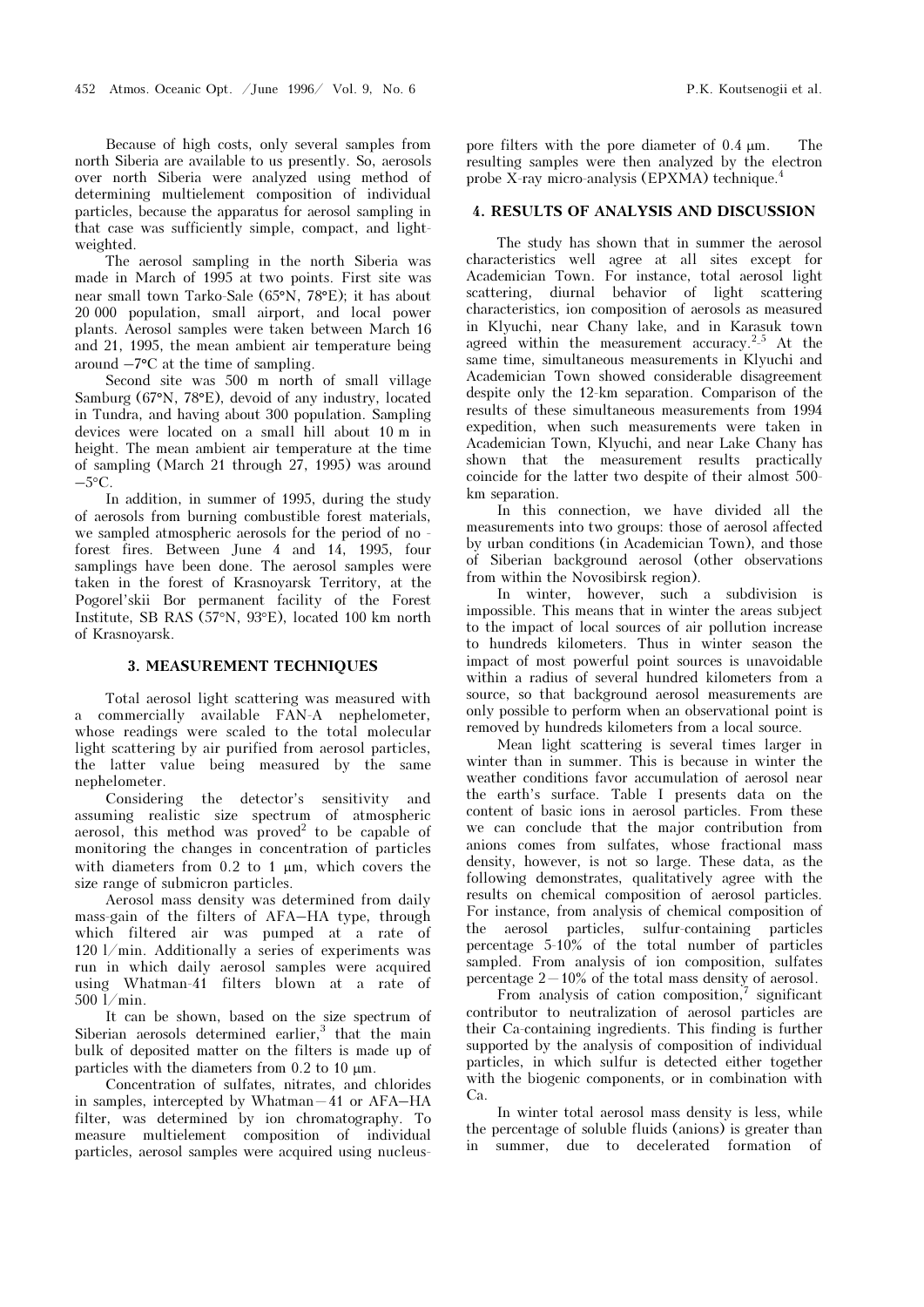biogenic, organic and insoluble aerosol particles. In winter, considerable (by mass) portion of aerosol particles are insoluble components of inorganic matter, presumably of condensation origin. Of course, the presence of soot is most likely, however experimental support is needed. Summer samples are mostly composed of insoluble aerosol fraction. We think that these particles have organic, biogenic, and soil-erosion origin.

In Table II we present averaged results of determining the multielement composition of individual particles. Entries are both previous results4-8 and more recent ones.

Data from Table II are the results from hierarchical cluster analysis (HCA) of multielement composition of individual aerosol particles. Several major particle populations portray background aerosols of Siberia. The first group are aluminosilicates, primarily fly ash particles from combustion of mineral fuel which is the main energy source in the power-station system of Siberia. Among the other group are Si-containing or quartz particles which most likely are arid aerosols. This assumption is supported in particular, by the fact that in snowcovered regions the fraction of such particles is the same as in snow-free ones.

Certain methodological features inherent in the hierarchical cluster analysis limit its ability to separate

Si-containing particles from aluminosilicates (Al, Si group). Together, the two groups contribute no less than 50% to the total aerosol content of the Central Siberia thus dominating it.

One more group common to all the summer samples comprises biogenic particles composed simultaneously of such elements as K, CI, P, and S. In summer samples such particles make up 10-30%.

Particles participating in background scattering of electrons, but producing no Roentgen spectra, are identified as particles of inorganic matter composed mostly of C, O, and N species. All these species can be detected by the techniques discussed here. These particles contribute about 10% to the total sampled population. We put submicron and micron particles, coagulating with S- and Pb-containing particles, into a separate category (S- and Pb-containing population).

The last broad group includes Fe-containing aerosols, which also contain species, typical of soil and earth's crust, such as Ti, Si, and S among others. This group can be thought of as being formed by soil and earth's crust erosion, and it contributes about 10% to the total population sampled. The presence of trace constituents in aerosols is identified from the analysis of multielement composition of individual particles in Table III. Such an approach was taken because HCA technique inherently emphasizes dominant, highcontent groups, while masking lower content ones.

TABLE I. Mean aerosol characteristics in Novosibirsk region.

|                                   |            | Summer                              | Winter                              |      |  |
|-----------------------------------|------------|-------------------------------------|-------------------------------------|------|--|
| Measured quantities               |            | Background aerosol Academician Town | Background aerosol Academician Town |      |  |
|                                   | of Siberia |                                     | of Siberia                          |      |  |
|                                   | 3.4        | 5.5                                 |                                     |      |  |
| $m$ , mass density                | 55         | 170                                 | 39                                  | 105  |  |
| Number density ( $r > 1 \mu m$ )  | 0.13       | 0.17                                | 0.06                                | 0.06 |  |
| $m$ SO <sub>4</sub> <sup>2-</sup> | 2.3        | 2.9                                 | 8.4                                 | 10.5 |  |
| $m \text{ NO}_3^-$                | 0.6        | 1.0                                 | 3.3                                 | 3.8  |  |
| $m$ Cl <sup><math>-</math></sup>  | 0.2        | 0.2                                 | 0.4                                 | 0.31 |  |
| Ion concentration, %              | $2 - 14$   |                                     | $21 - 61$                           | 14   |  |

Note.  $S-1$  is the aerosol light scattering (in part of molecular light scattering);  $m_i$  is the total mass and ion density (in  $\mu g/m^{-3}$ );  $N (r > 1 \mu m)$  is the number density of particles with radii larger than 1  $\mu$ m (cm<sup>-3</sup>).

TABLE II. Main element groups as a result of hierarchical cluster analysis of the multielement composition of individual aerosol particles by EPXMA technique.

| Identification of | Observation site and season |              |              |              |              |              |  |  |
|-------------------|-----------------------------|--------------|--------------|--------------|--------------|--------------|--|--|
| the group         |                             |              |              |              |              |              |  |  |
|                   | Karasuk,                    | Klyuchi,     | Samburg,     | Karasuk,     | Klyuchi,     | Krasnoyarsk, |  |  |
|                   | winter, $\%$                | winter, $\%$ | winter, $\%$ | summer, $\%$ | summer, $\%$ | summer, $\%$ |  |  |
| Al, Si            | 57                          | 57           | 50           | 64           | 54           | 18           |  |  |
| Ouartz            | 12                          | 24           |              |              |              |              |  |  |
| Ca, S             | 11                          |              |              | 10           | 20           | 18           |  |  |
| Fe, Ti            | 10                          |              |              | 10           | 16           |              |  |  |
|                   |                             |              | 13           |              |              |              |  |  |
| Organic           |                             | 10           |              |              |              | 13           |  |  |
| Biogenic          |                             |              |              |              |              | 33           |  |  |
| Unidentifiable    |                             |              |              |              |              |              |  |  |